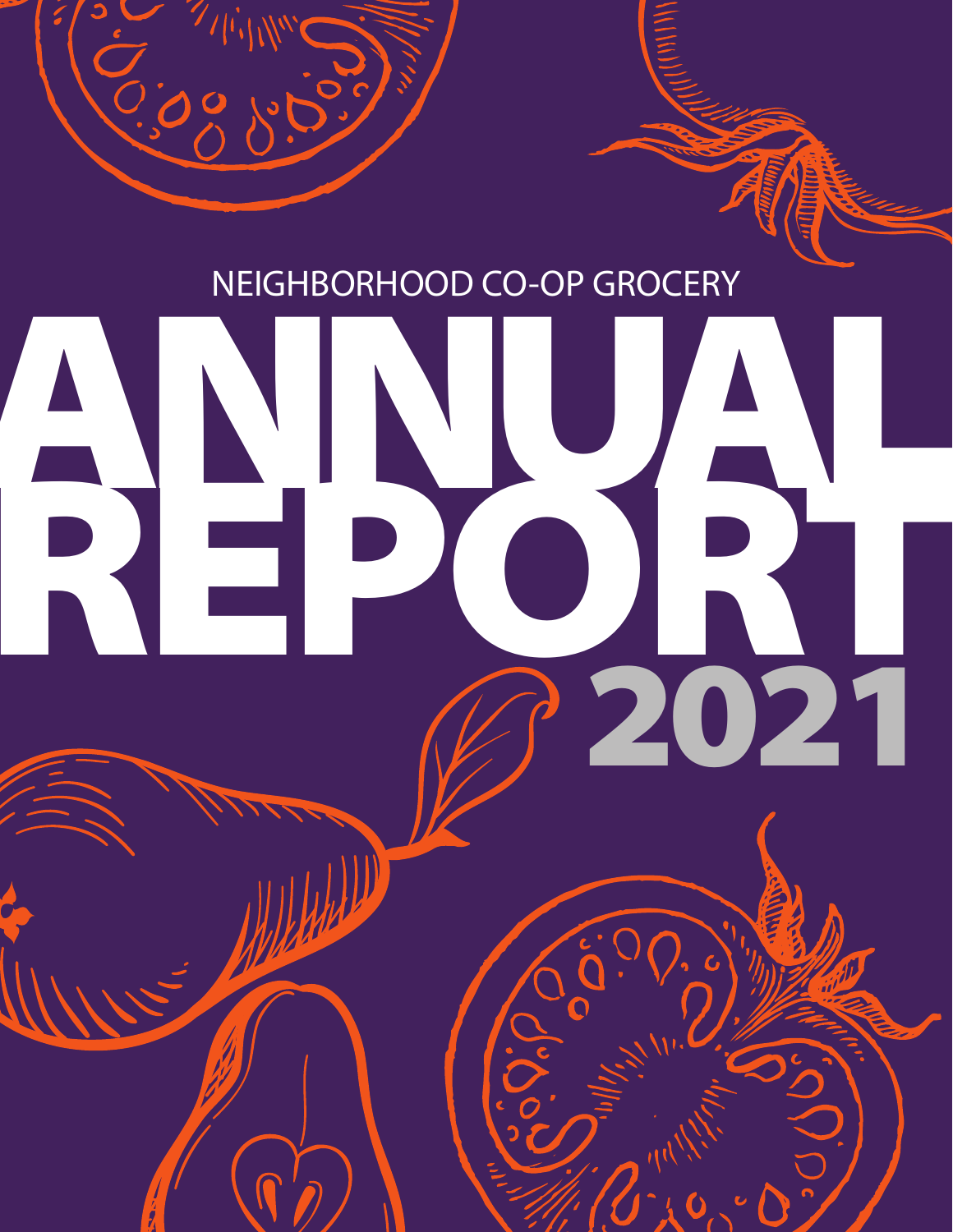#### Published by:

#### **NEIGHBORHOOD CO-OP GROCERY**

#### **OUR STORE**

1815 W Main Street, Carbondale IL 62901 Open Daily 8 am - 9 pm **www.neighborhood.coop**

The Neighborhood Co-op is a cooperative grocery store owned by members of our very own community. Most of our staff are even owners! We are a founding member of the National Co+op Grocers, a network of more than 200 cooperative grocery stores all across America. We combine our buying power to bring you the best food at the best value while staying locally governed. We work hard to support our community, and improve our local food system.

#### **OUR MISSION**

Neighborhood Co-op Grocery aims to serve the needs of its owners and patrons by providing wholesome foods, economically, in the cooperative tradition and in ways that best promote the health of the individual, the community, and the earth.

**DIRECTOR OF DESIGN**

Amy Dion amy@neighborhood.coop

**CONTENT BY**

Francis Murphy Amy Dion Richard Thomas Erika Peterson

#### **ECO PRINTING**

This magazine was printed by ModernLitho. They are certified to the Sustainable Forestry Initiative® (SFI®) and by the Forestry Stewardship Council® (FSC®) for their efforts in utilizing papers originating from a sustainable, ecological source and for maintaining rigorous processes, procedures and training to ensure their standards of excellence and environmental responsibility.

**QUESTIONS**

Email info@neighborhood.coop or call 618.529.3533

#### **2022 BOARD MEETINGS**

*Meetings happen once a month at 6pm All owners are welcome!*

**See neighborhood.coop for meeting dates**

#### **BOARD OF DIRECTORS**

Richard Thomas, Chair Barbara James, Vice Chair Erika Peterson, Treasurer Margaret Anderson Kristy Bender Lauren Bonner Quianya Enge Ron Mahoney Jak Tichenor

Karen Schauwecker - Secretary

*Contact the Board at: Boardlink@neighborhood.coop*

**CONTENTS** 2021

**3**

**4**

**5**

**6**

**8**

**10**



**FINANCIAL**

|  | <b>OUTREACH</b> |
|--|-----------------|
|  |                 |

**2022 ELECTION: MEET YOUR CANDIDATES**

**REPORT** 

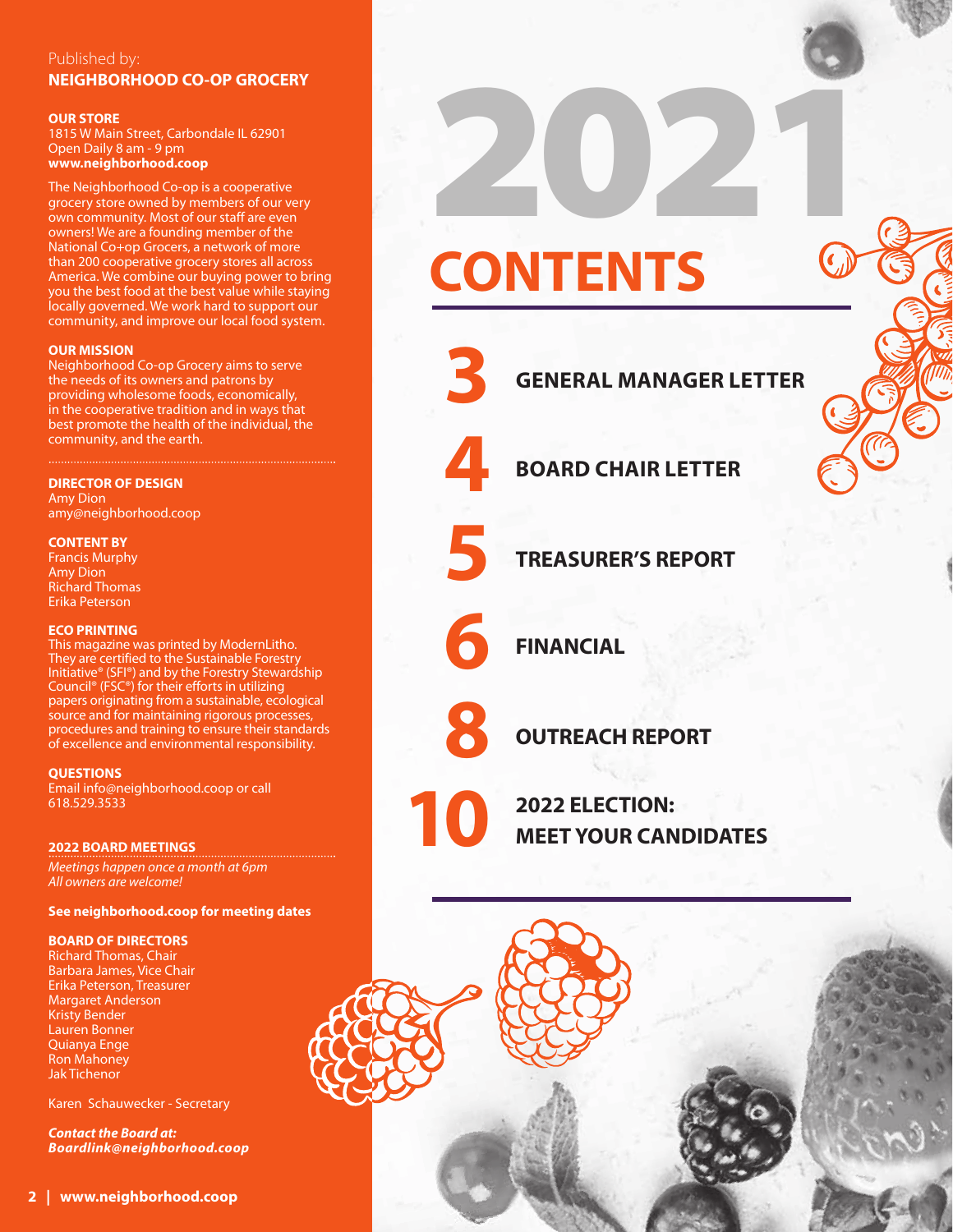

# FROM THE **GENERAL MANAGER**

*FRANCIS MURPHY*

2021 was another crazy pandemic year that illustrated perfectly that no one knows what is going to happen next. We experienced the start of decades-high inflation, supply chain interruptions, general fraying of the social fabric, and no end in sight to the pandemic. Despite the volatility, ambiguity, complexity, and uncertainty of these times, the Co-op had a very good year - especially financially as detailed in the Treasurer's Report found in this publication.

Among the many positive outcomes of the past year was the continued support of the community for the Co-op. In 2021 we had 207 new owner signups and 30 resignations for a net gain of 177 owners. The number of new owner signups had been trending down in recent years, but we had an uptick in 2021.

The financial success of the Co-op in 2020 meant that we were able to issue patronage dividends in 2021 – for the first time since 2005. Board and management began serious study of patronage dividends in 2017, largely by utilizing the expertise of the board consultant who made a presentation at a board meeting and led discussion at the board's annual retreat. However, until 2020, net income had been so small that the size of individual dividends did not justify the administrative effort of issuing them. This calculation changed for 2020 as net income before taxes was sufficiently large that the Board declared a patronage dividend for that year in August 2021.

Based on the portion of the profit attributable to owner purchases, the Board declared a patronage dividend totaling \$58,831, with 20% or \$11,766 being distributed as store credit and 80% or \$47,065 being retained by the Co-op. They also decided on a \$2 minimum distribution, which included 1,257 owners in the payout. As a result of issuing patronage dividends, the Co-op saved nearly \$18,000 in federal and state income taxes and improved its cash position.

The most successful new program in the last few years has been the Link Match program. We have received grants each year since 2018 from Experimental Station, an Illinois not for profit, to implement this program. In 2021, we redeemed nearly \$20,000 in Link Match currency, a \$5,000 increase from previous years. The Link Match program is one of many ways that the Co-op actively seeks to be more inclusive of our community and to make shopping more affordable for people of all economic circumstances.

While many of the Co-op's usual outreach activities were curtailed due to the pandemic, in 2021 we partnered again with Food Works to create a successful Farm Crawl. We managed to host an in-person event where patrons took a self-guided tour to eight Southern Illinois farms. Activities included viewing bison, interacting with alpacas, feeding ducks and chickens, sampling fresh cider, watching the process of crushing grapes and making wine, learning about the benefits of hemp, and hearing about the ups and downs of owning a farm. Some farmers estimated 200 people visited their farm. Between sponsorships and ticket sales, we managed to raise over \$2,600 for Food Works.

In short, despite the challenges of operating a grocery store during a pandemic, Neighborhood Co-op continues to be a thriving consumer owned food co-op. We remain a profitable business while making progress towards achieving goals around community, sustainability, and access to meaningful products and services. Thank you for being part of the Co-op and contributing to its success.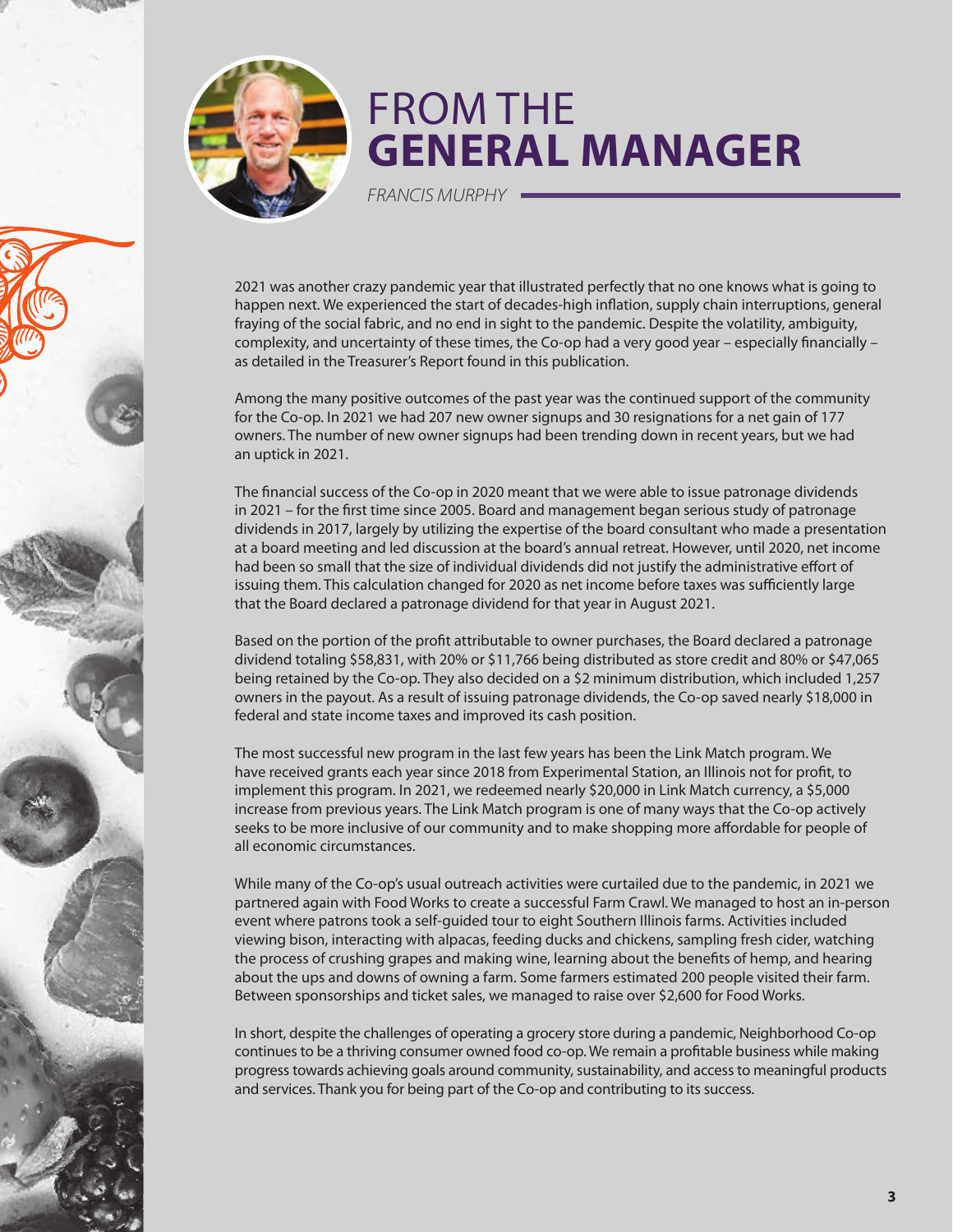

# **FROM THE BOARD OF DIRECTORS**

*RICHARD THOMAS, BOARD CHAIR*

When I sit down to write the chair's annual report on the activities of the Board of Directors, I look at the previous year's report to see how our plans for the coming year played out in reality. It will be no surprise to anyone that 2021 has not gone exactly to plan, and as I write in January it feels like it isn't even over yet. The truly good news of 2021 is that your Neighborhood Co-op Grocery did very well despite the unprecedented and very stressful circumstances, thanks to the efforts of the general manager, Francis Murphy, and the hardworking Co-op staff. And, of course, you the owners make it all possible.

The above paragraph, with the exception of changing the date from 2020 to 2021, is copied directly from my chair's annual report for 2020. I expect I am not alone in sometimes feeling like I'm living in the movie *Groundhog Day*. Thankfully, there are a couple of huge differences from 2020. We have wonderfully effective vaccines for SARS-CoV-2 and new therapeutic interventions are making significant improvements in the outcomes from Covid-19 infections – all of which makes me optimistic that whoever is writing next years' chair report will not feel like copypasting that first paragraph again.

The board did manage a couple of in-person meetings last summer, once vaccines were available and Covid case rates dropped significantly for a time. This was very welcome because it allowed us to meet in person new board members before we went back to Zoom meetings.

We are continuing our efforts to improve diversity, equity, and inclusion at the Neighborhood Co-op. This is an important long-term effort to make our Co-op more representative of the community in which we operate.

Our owner education program was limited by the pandemic, but we did have one delightful and very informative online presentation on the joys of backyard chickens by our own Lauren Bonner. If you didn't already keep chickens in town, this talk inspired you to get started. The pandemic also caused us to hold our Annual Owner's Fest virtually, again. Nevertheless, our board election went ahead as usual. We bid a sad farewell to Leslie Duram, whose energy and insights are much missed. We also welcomed Quianya Enge to the board. She brings great enthusiasm and ability for getting stuff done, and is already a strong asset to the board in her outreach to Community Connect, about which, more, later. We are all really looking

> **We are continuing our efforts to improve diversity, equity, and inclusion at the Neighborhood Co-op.**

> > "

// -------------------

forward to being able to hold our Annual Owner's Fest in person again for the good company, good music, good food, and good beer.

The board's required oversight functions carried on as normal throughout 2021. We did revamp our policy on the annual evaluation of the general manager by streamlining the procedure for the evaluation while maintaining exactly the same level of oversight, saving considerable time for both the board and the GM. In consultation with the general manager, the board was very excited to authorize the distribution of patronage dividends for the first time since 2005. The practicalities involved in making this happen were complex, but it came off without a hitch. This is a measure of the financial health of the Co-op, and a testament to the hard work of the Co-op's general manager and staff during difficult times.

As I wrote last year, I am hoping next year's Chair's Report will reflect a climb back to normality in 2022 for all of us.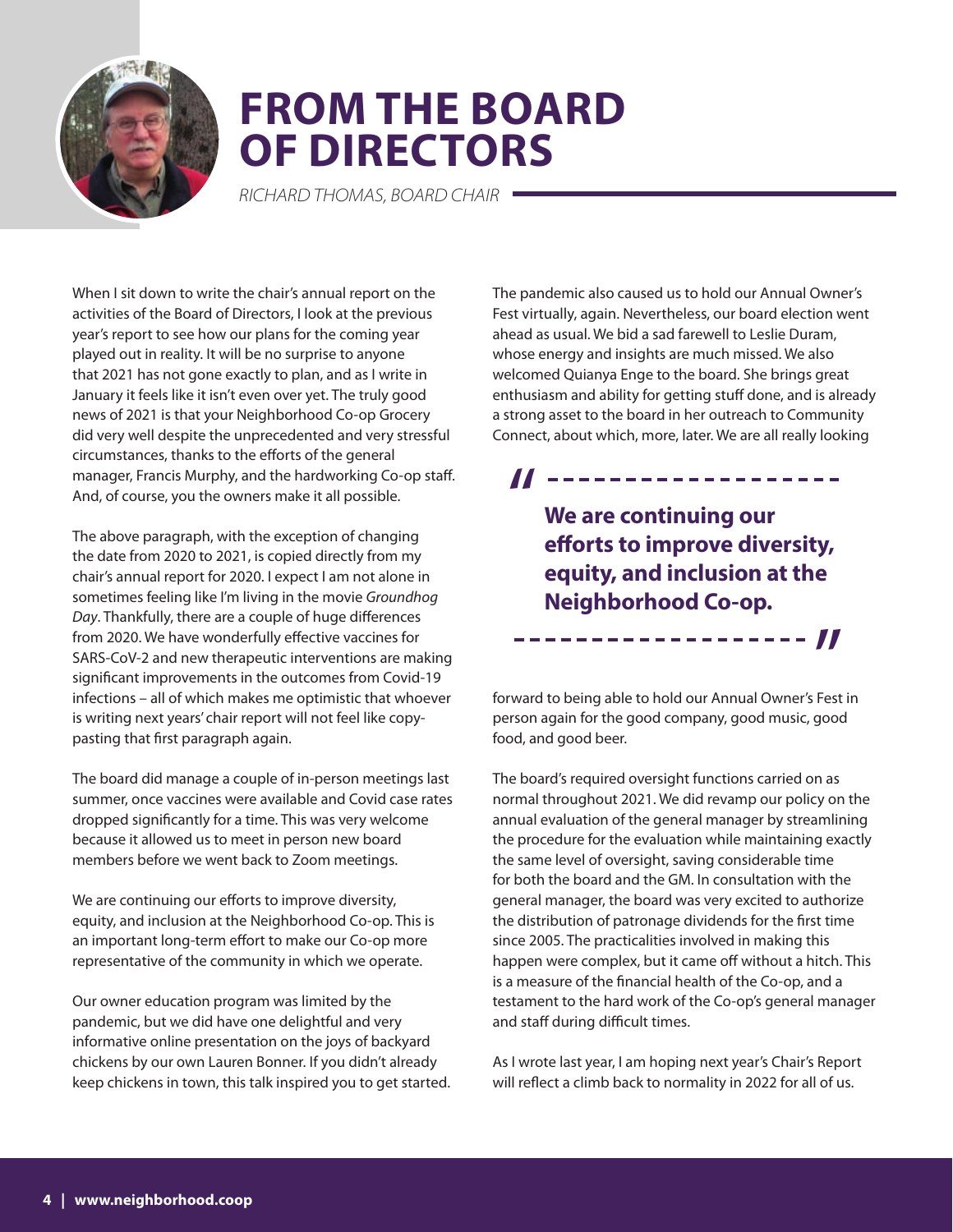

# **TREASURER'S REPORT**

*ERIKA PETERSON, TREASURER*



In 2021, for the second year in a row, Neighborhood Co-op Grocery experienced record sales, increasing 2.6% compared to 2020 to \$5.17 million. Compared to 2019, the last year before the pandemic, sales in 2021 were nearly 12% higher. As difficult as the last two years have been, grocery stores have been one of the few beneficiaries of Covid-19, growing sales while other industries have floundered. In particular, consumers have favored grocery stores over restaurants for much of the pandemic. The Co-op's recent growth is in marked contrast to the years just prior to Covid-19. From 2014 to 2019 the Co-op experienced flat sales as Southern Illinois University and the community contracted. The Co-op has also operated for several years in an increasingly competitive environment with national supermarket chain stores offering more and more private label natural and organic products.

Net income was roughly \$241,000 or 4.7% of sales in 2021 compared to budgeted net income of roughly \$47,000 or 0.9% of sales. A large portion of net income was due to the forgiveness of our Paycheck Protection Program (PPP) loan. As the graph above shows, the last two years have been the most profitable of the last ten and in fact the most profitable in the Co-op's history. With record profitability, the Co-op has been able to award nearly \$160,000 in staff bonuses over the last two years. Before Covid-19 net income had generally fallen off for several years as a result of reduced margins due to competition and increased personnel costs.

The Co-op's balance sheet at the end of 2021 reflects a dramatically improved Debt-to-Equity (D/E) ratio. The D/E ratio, Total Liabilities divided by Total Equity, is a commonly used measure of solvency. One reason for this improvement is that we used extra cash to pay off \$155,000 in owner loans or about 40% of the total. The owner loan program was a key component of the financing plan in the Co-op's relocation to the current store in 2006. Last June, the Coop's board approved a plan to start repaying owner loans as they come due. We are deeply grateful to those owners who made loans to the Co-op and renewed their loans as they came due over the past 15 years; this "patient capital" has been an important source of financial stability for the Co-op.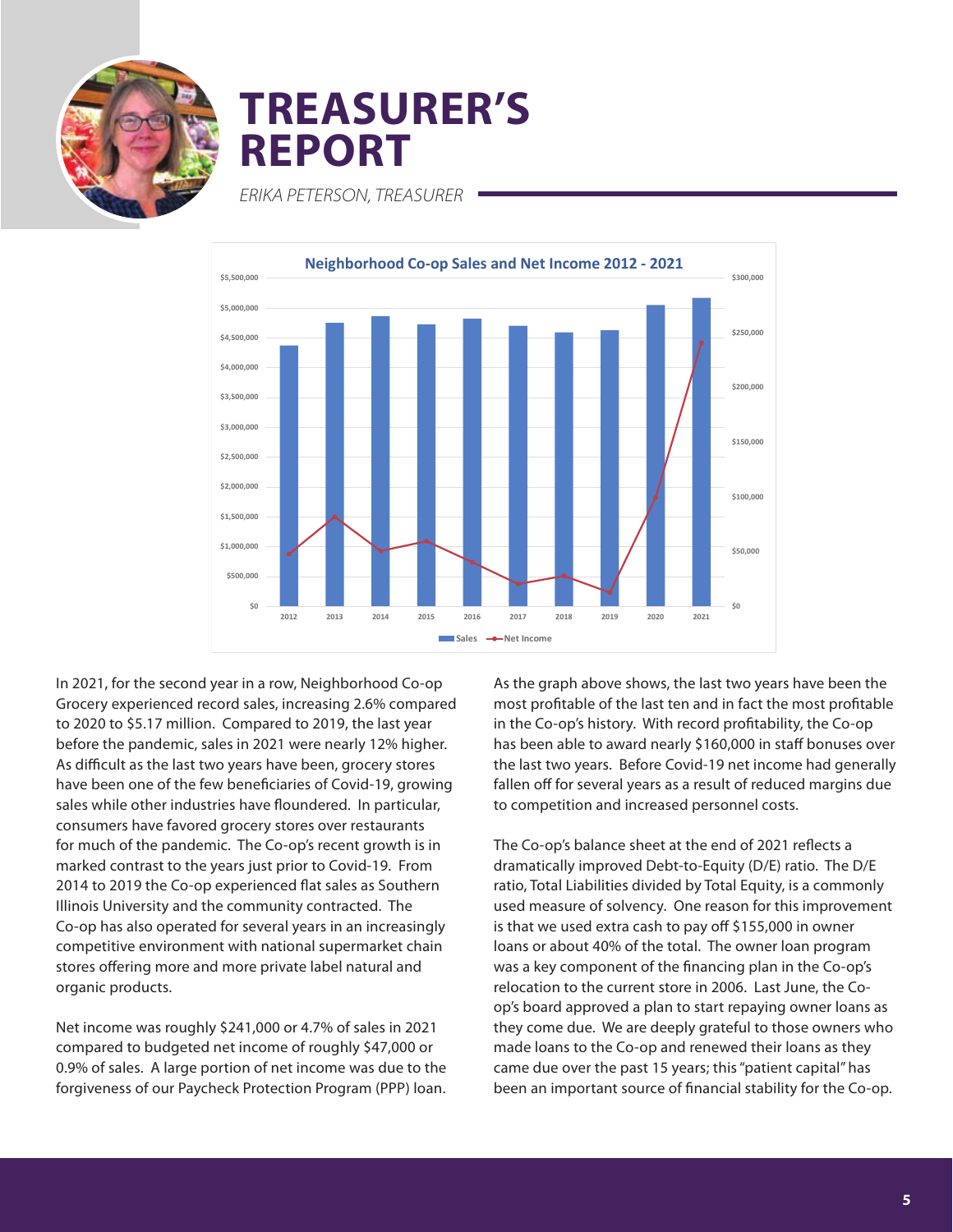

CO-OP OWNERS

• 207 New Owners

• 30 Resignations



**OUTREACH** The Co-op contributed almost \$7,500 to local non-profit organizations.

# **HIGHLIGHTS**



## SALES

Increased 2.6% to \$5.17 million our highest annual sales ever.

## STAFF BONUSES

With record profitability, the Co-op was able to pay staff a total of \$100,000 in bonuses





## NET INCOME

Roughly \$241,000, or 4.7% of sales, compared to budgeted net income of roughly \$47,000, or 0.9% of sales. A large portion of net income was due to the forgiveness of our PPP loan.

# LOANS

The Co-op's debt-to-equity ratio improved dramatically as we also used the extra cash to pay off \$155,000 in owner loans.

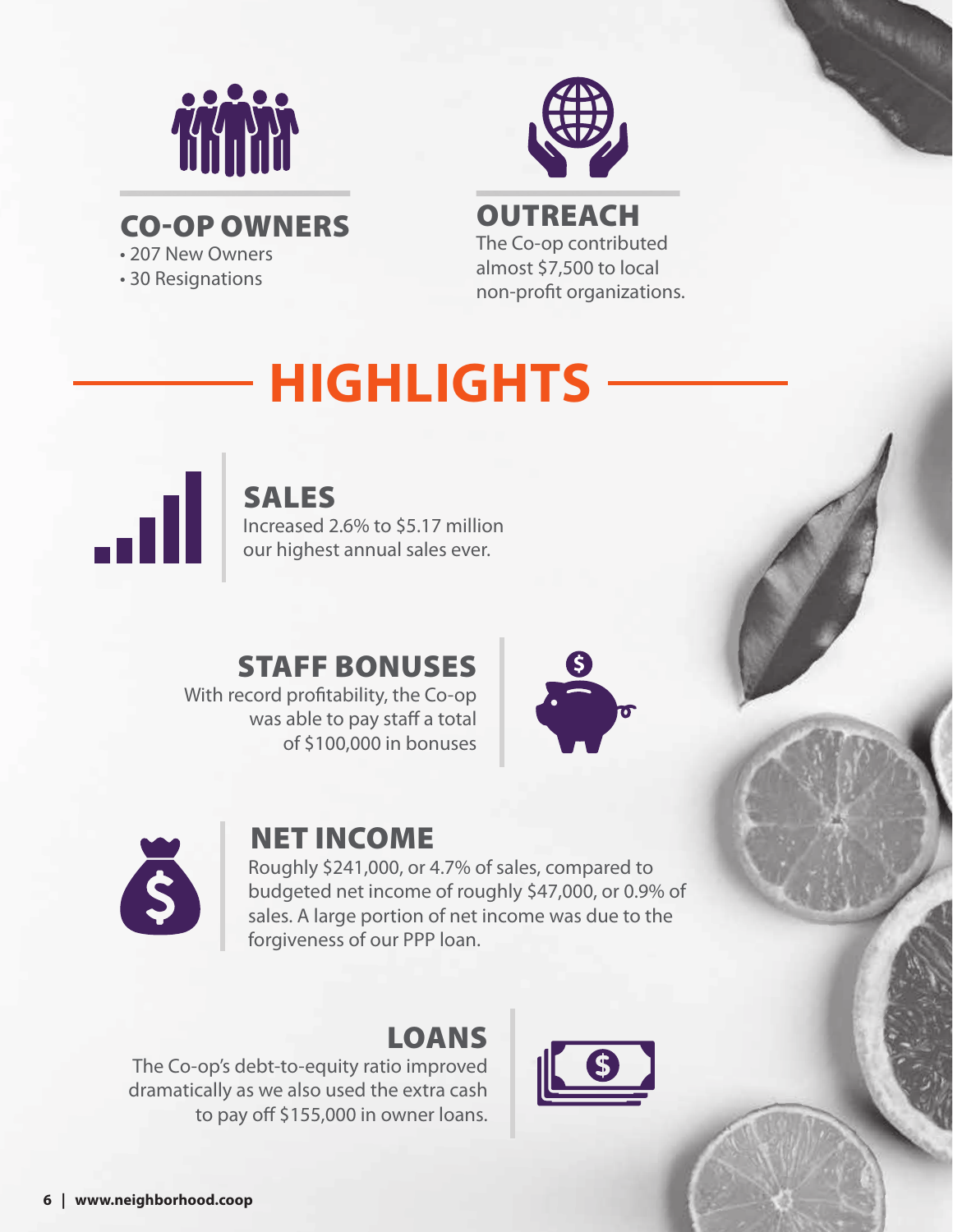# **2021 FINANCIAL REVIEW**

| <b>BALANCE SHEETS</b>               | 2021        | 2020        |  |
|-------------------------------------|-------------|-------------|--|
| <b>Assets</b>                       |             |             |  |
| <b>Current Assets</b>               | \$880,610   | \$952,510   |  |
| <b>Property and Equipment</b>       | 528,804     | 531,752     |  |
| <b>Other Assets</b>                 | 100,300     | 92,730      |  |
| <b>Total Assets</b>                 | \$1,509,714 | \$1,576,992 |  |
| <b>Liabilities and Equity</b>       |             |             |  |
| <b>Current Liabilities</b>          | \$366,078   | \$430,518   |  |
| Long-Term Liabilities               | 166,500     | 428,200     |  |
| <b>Total Liabilities</b>            | 532,578     | 858,718     |  |
| Co-op Shares                        | \$432,717   | \$415,027   |  |
| Paid-In Capital                     | 22,234      | 22,234      |  |
| <b>Retained Earnings</b>            | 233,948     | 134,434     |  |
| <b>Retained Patronage Dividend</b>  | 47,065      | 47,065      |  |
| Net Income                          | 241,172     | 99,514      |  |
| <b>Total Equity</b>                 | 977,136     | 718,274     |  |
| <b>Total Liabilities and Equity</b> | \$1,509,714 | \$1,576,992 |  |

## **INCOME STATEMENTS**

| <b>Sales</b>                  | \$5,170,739 | \$5,052,635 |
|-------------------------------|-------------|-------------|
| <b>Cost of Sales</b>          | 3,189,370   | 3,159,018   |
| <b>Gross Profit</b>           | 1,981,369   | 1,893,617   |
| <b>Expenses</b>               |             |             |
| Personnel                     | 1,321,973   | 1,179,934   |
| Occupancy                     | 291,406     | 305,734     |
| Operating                     | 174,835     | 159,529     |
| Administrative                | 36,948      | 43,015      |
| Governance                    | 36,391      | 24,525      |
| <b>Owner Sales Discounts</b>  | 33,631      | 29,634      |
| Marketing                     | 39,324      | 35,677      |
| <b>Total Expenses</b>         | 1,934,508   | 1,778,048   |
| <b>Operating Income</b>       | 46,861      | 115,569     |
| <b>Other Income (Expense)</b> | 194,311     | (16,055)    |
| <b>Net Income</b>             | \$241,172   | \$99,514    |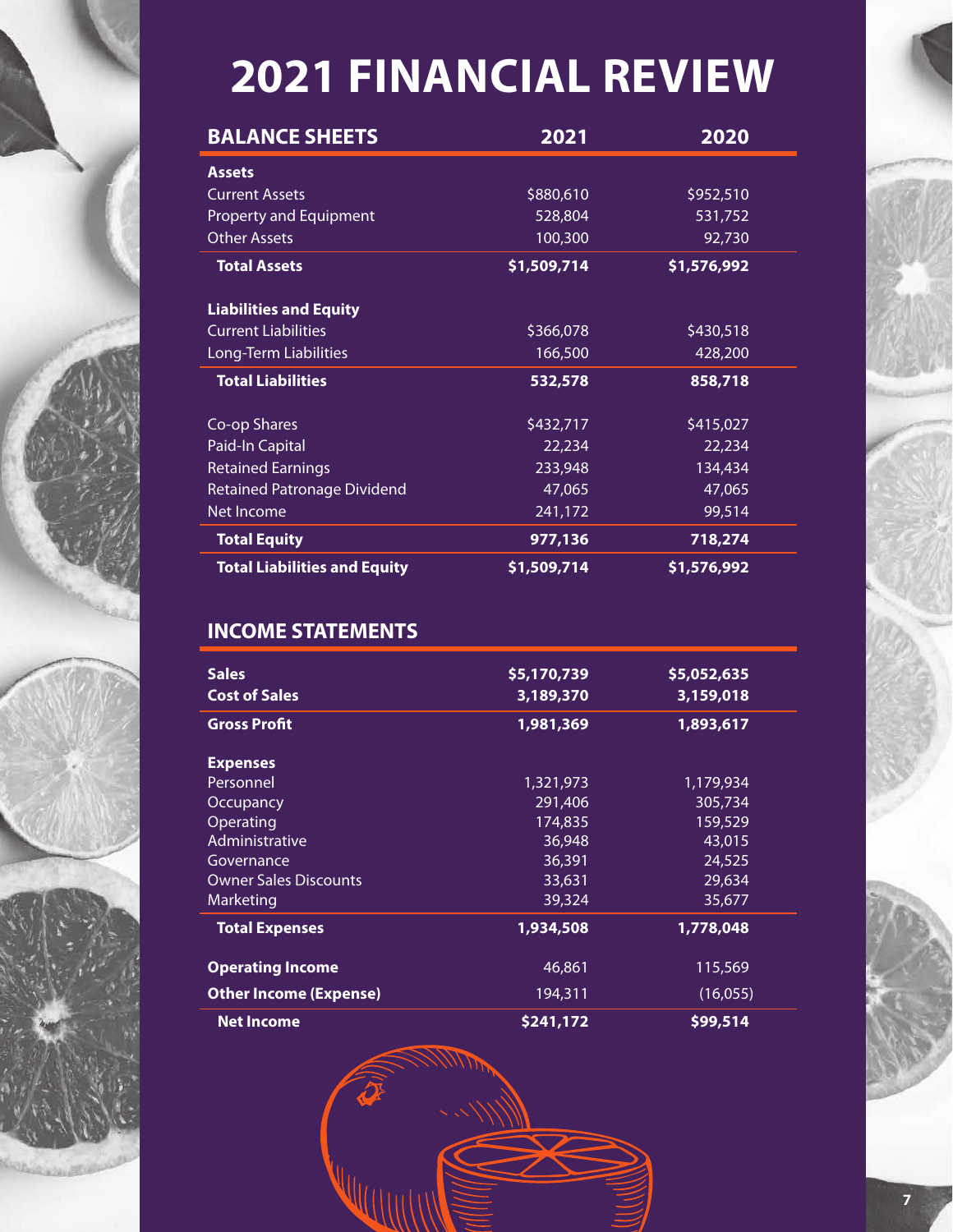# **COMMUNITY EVENTS**

**As a cooperative, we structure much of what we do around our community.** This grassroots approach guides us to work with local groups to make a collective impact in our region. We have supported many local organizations by working in partnership to help educate, bring awareness to, and raise funds for important causes throughout the past years.

**Blood Drive** – Jan. 21, April 1, Sept. 16, Nov. 18 As in past years, Neighborhood Co-op continues to be a great spot to host blood drives. We helped Red Cross fill all of their time slots, despite operating during a pandemic. We will continue to support this great cause!

#### **SIU Ceramic Plant and Pot Sale** – May 1

Held in front of the Co-op, SIU Ceramic students made pots that were sold as a fundraiser. Proceeds from the sale went to support student activities and research.

#### **Collection for Backpacks** – Oct. 1-30

Throughout October, we supported Backpacks for Success, a local program that supplies children whose families can't afford school supplies, with backpacks. We served as a backpack drop-off location during the entire month.

#### **Glass Pumpkin Sale** – Oct. 18

SIU glass program had their in-person annual Glass Pumpkin Sale. The remaining pumpkins that didn't sell were brought to the Co-op. Pumpkins were sold in-store until they were all gone. Proceeds from sales went to the SIU Glass Program to support students' creative activities!

#### **Safe Halloween** – Oct. 30

Trick-or-treaters were able to enjoy a day of fun activities and candy this year! The Co-op handed out candy in front of the store as families walked the shopping center for Safe Halloween.

#### **Great Pumpkin Race** - Oct. 30

The Co-op participated in the Carbondale Annual Great Pumpkin Race. This is a great family-friendly community event in which we were a sponsor and a participant. We again raced a large pumpkin that won the Grand Prix race winning \$250! The Co-op donated the winnings to the Boys and Girls Club of Southern Illinois.

#### **Angel Tree** – Nov. 1-30

Throughout November, the Co-op hosted an angel tree in support of The Women's Center in Carbondale.



#### **Lights Fantastic Parade** - Dec. 4

The Co-op once again participated in the Carbondale Lights Fantastic Parade. We used the same float decorations as previous years. We have several staff, kids, and friends ride the float.

#### **Santa at the Co-op** – Dec 18.

We were able to host Santa at the Co-op again! Vern Crawford offered to be Santa even with the continual Covid concerns. His presents brought great holiday spirit and gave many family and friends a free opportunity to take photos with Santa. We supplied candy bars, cookies, and coloring sheets for our little visitors. Musician Ed Van Awken played holiday songs on his keyboard during the two hours we hosted Santa.

#### **Carbondale Coloring Book**

The Co-op helped the City of Carbondale sell a fundraising coloring book, which featured 22 pages of hand-drawn images of iconic buildings and landmarks throughout the City of Carbondale. 100% of the proceeds went to assist the Carbondale Parks and Recreation Fund supporting our city parks.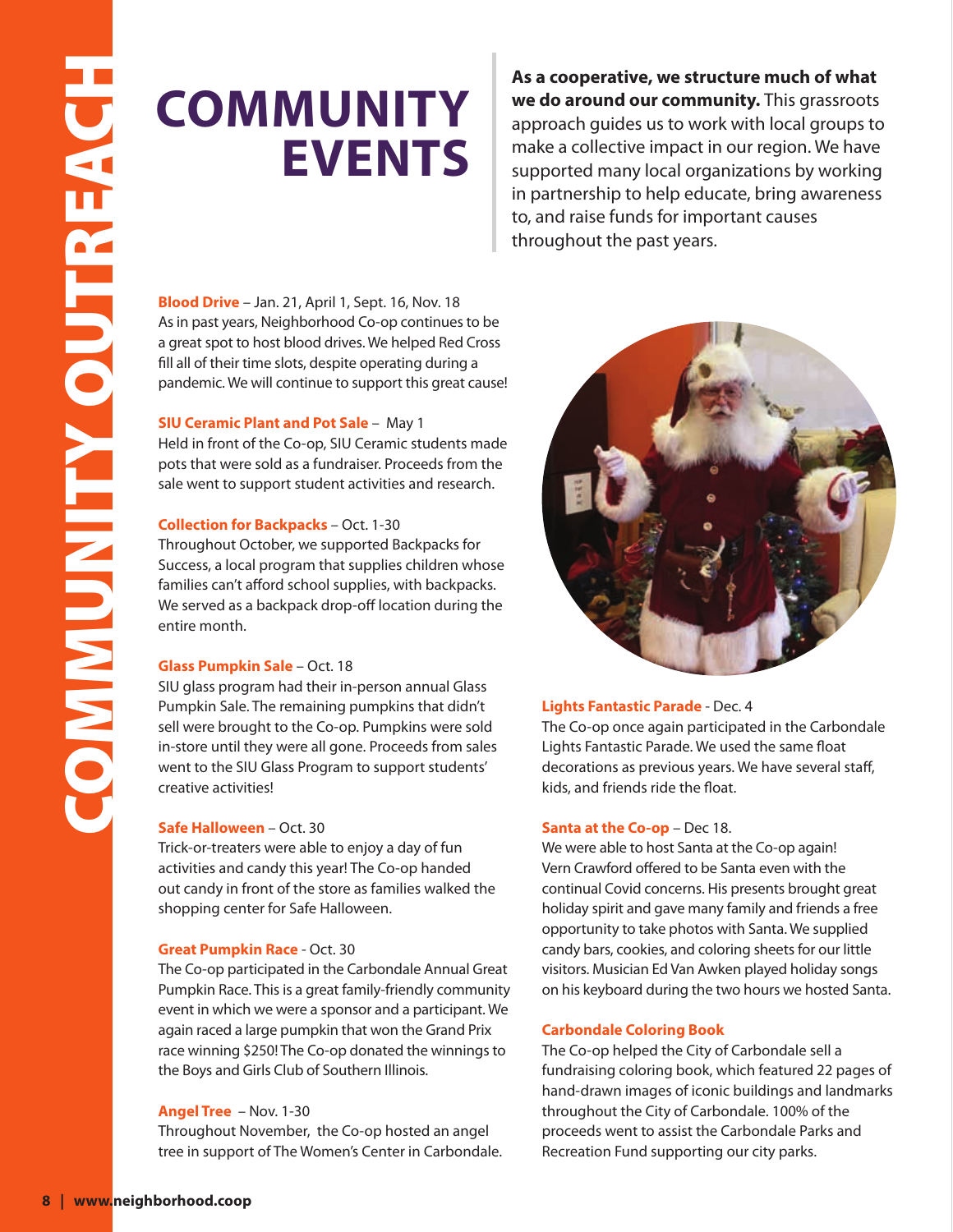# **Fundraising Events**

#### **Co-op Feed Your Neighbor 5K** – April 9 - 16

Due to Covid concerns, we hosted a virtual race. This allowed participants to run/walk anytime, anywhere, and track their time and distance on the RaceJoy app. Instead of one day like our in-person race, we made it a week-long event. The course was the same, but we reduced the entry to only \$10. All proceeds from the race went to support Good Samaritan House. We also had the option to collect donations for those who wanted to support Good Sam without entering to run the race. We raised \$1,100!

#### **Farm Crawl** - Sept. 12-13

We know that local farming creates significant economic opportunities, increases health benefits, and helps to reduce unfavorable environmental issues. The Co-op understands the importance of working with our local farmers and organizations like Food Works, a non-profit organization dedicated to creating a sustainable food economy in Southern Illinois. Food Works has been instrumental in helping educate new and current farmers. It seemed natural to partner with Food Works for the Co-op's Annual Farm Crawl. We know the value of being a voice to educate consumers on the importance of growing a sustainable food system in our region. The Co-op has the means to connect with consumers, while Food Works is a trusted source among farmers. Food Works has been instrumental in getting local farmers to open their doors, allowing the public to learn more about farming in Southern Illinois. But the benefits go beyond what consumers might learn; the event helps draw awareness to local farms, allowing them opportunities to increase business revenues. Ticket sales to the event allowed us to raise funds for Food Works so that they can continue the great work they do. Additionally, we sold a limited edition t-shirt, which, together with ticket sales, raised \$3,900!



# **Wooden Nickel Program • Carbondale Parks and Recreation Foundation**

Our Wooden Nickels program allows patrons to financially support local and regional not-for-profit organizations by donating a wooden nickel every time they use a reusable bag. Many customers also continue to put cash in the boxes which gets donated to those organizations. We are honored to have had the opportunity to donate a total of \$2,108.85 in 2021. To the right is the list of recipients of the Wooden Nickel program.

- 
- **Foster Family Resource Center of SO IL**
- **IL Native Plant Society**
- **Friends of Cache River Watershed**
- **WDBX**
- **Green Earth**
- **Richard Buckminster Fuller Dome**
- **Friends of Illinois Nature Preserves**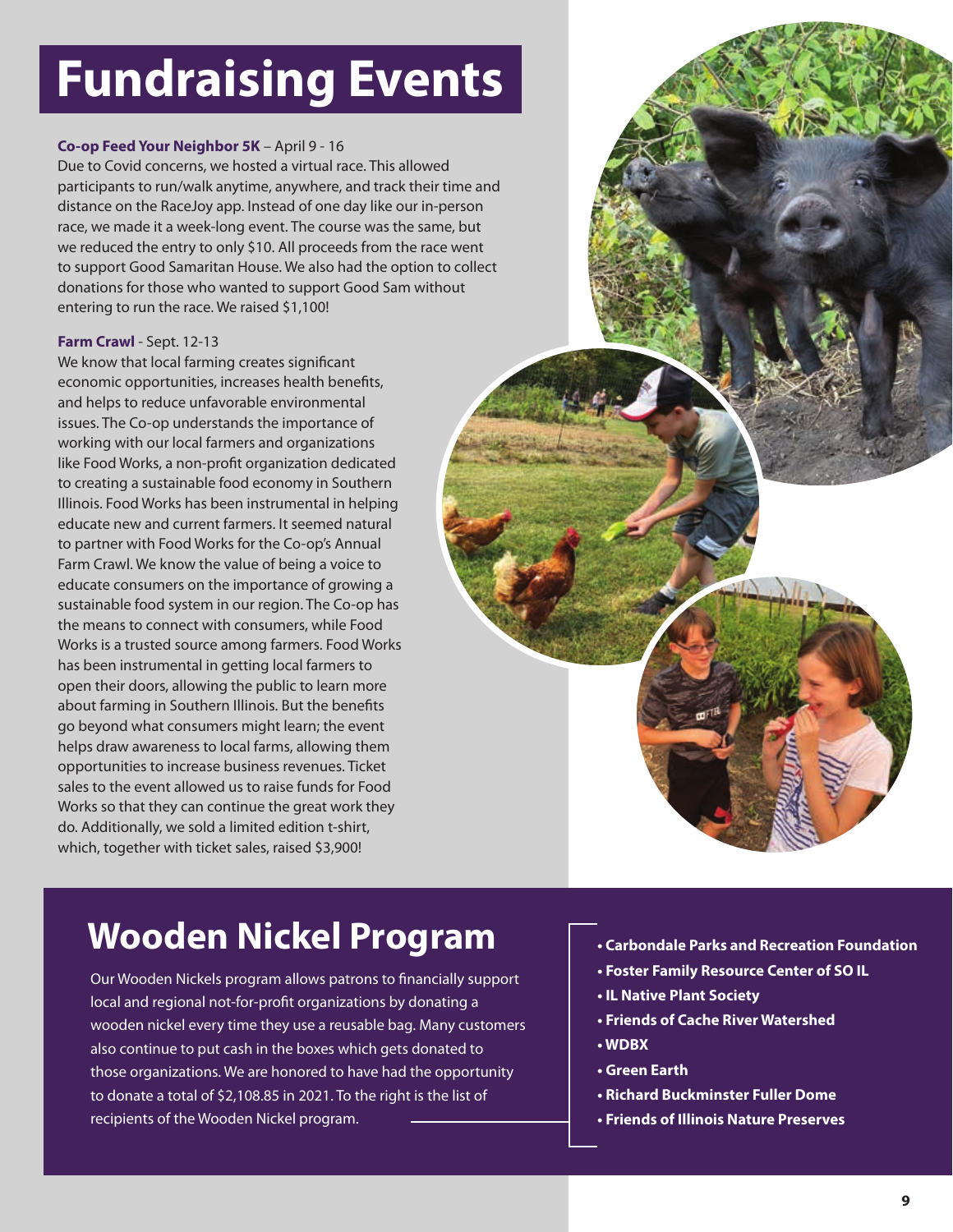

### **Richard Thomas BOARD NOMINATED INCUMBENT**

After 17 years as a Neighborhood Co-op owner, and five and a half years serving on the board of directors, I find myself still excited about helping move the Co-op forward. The last two years have been hard on individuals and businesses, but the pandemic has shown the strength of the cooperative model and local food networks in the face of national supply chain disruptions. Your Co-op is a bright spot in the region's otherwise tough business environment. Your board has worked to support the General Manager and the Co-op staff in these trying times, and we all look forward to a return to normality. In the past year we have simplified our process for the annual evaluation of the General Manager while maintaining the same required level of monitoring throughout the year. The time saved helps the GM in the difficult task of keeping the wheels on in these "interesting times". It also frees more time for your board to further the mission of the Co-op. We are especially focused on broadening the appeal of the Co-op throughout the community. I would appreciate the opportunity to continue helping with this work.



**Sage Banks BOARD NOMINATED**

I am most passionate about the Co-op's mission to buy from local farmers and merchandisers. I can tell the care that has been taken to select items that are from organic and sustainable sources. The commitment to purchasing Fair Trade items is readily apparent, as well. When I come to the Co-op, it feels like home to me, because it truly represents many of my values.

I have been a resident of Carbondale for four years now. I was visiting Carbondale long before that. I have been a member of the Carbondale Unitarian Fellowship since 2016, and I am active in our Social Action Committee. I have also volunteered with Rainbow Café, Sparrow Coalition, and at events such as the Alternative Gift Fair and Spirit of Christmas.

My background is in Nursing. I hold a Doctorate in Nursing Leadership and a Masters in Nursing Education. I would bring the background of caring for our community's health. I am also a firm believer that our mental health affects our physical health, and vice versa. I believe in a holistic approach to health, with what we put in our bodies being a huge part of that.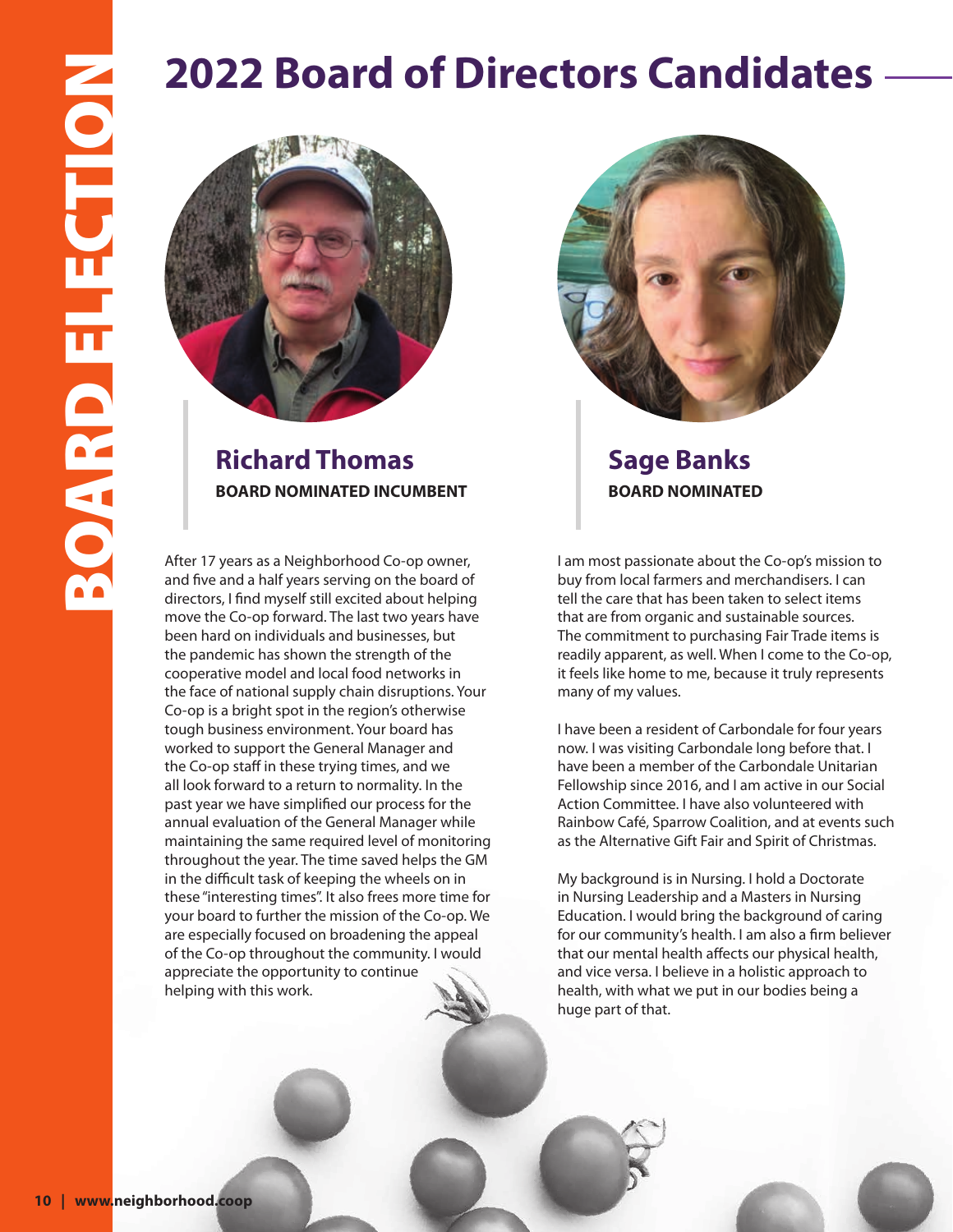

**BOARD NOMINATED**

I moved to Carbondale in 2007. The Neighborhood Co-op quickly became one of my favorite destinations, especially on Saturday mornings when my family would walk there for breakfast before visiting the farmer's market. Over the years, I've met countless people at the Co-op, many of whom remain good friends. Because the Co-op is a hub of my neighborhood, I'm most passionate about the Co-op's mission to cultivate community. However, the Co-op's mission to "provide wholesome foods economically" also speaks to my foodie heart. I've always been passionate about food. Growing up, my family ate healthy, home-cooked meals together most mornings and evenings. My grandparents lived on a small farm that provided homegrown produce and pastureraised meat to my entire extended family. During college, I worked as a server at an upscale French restaurant for an owner/executive chef who was passionately committed to carefully preparing fresh ingredients. My professional career began in Boston at a company that published multiple IACP and James Beard award-winning cookbooks. In 2008, I became a member of the first CSA in Southern Illinois. Currently, I am interim director of Southern Illinois University Press, where we publish a mix of scholarly books and books about our region. I have graduate degrees in the performing arts, publishing and writing, and business administration (MBA). If I am elected, I will bring a mix of business acumen, marketing experience, creativity, and a lifelong passion for food to the Co-op board.

# **VOTING STARTS** APRIL 9TH

**Our Board Of Directors ABOUT THE BOARD**

Only Co-op owners are eligible to be on the Board of Directors. Board members get elected through popular vote, for a three-year term. The Board operates under the Policy Governance model and uses consensus to reach decisions. The Board creates and reviews broad goals to provide direction to the general manager, who is then responsible for identifying the steps necessary to achieve these goals.

Voting in the Co-op Board election is one of the things that makes the Neighborhood Co-op a co-op! The Board guides Co-op policy and plans for the Co-op's future. We can't do it without you, so please cast your vote and join us for Owner Fest 2022 to celebrate the newly elected Board!

#### **Online voting will start Saturday, April 9, and ends at 6:30 pm on Saturday, April 30, 2022.**

Voting will take place online. The election results get announced during our **Owner Fest on Saturday, April 30, 2022.** 

To learn more about our Board, visit **www.neighborhood.coop/about-us-board**

## **Your Vote Matters!**

Owner engagement is what a cooperative is all about! For an election to be valid, we need Co-op owners to vote. Voting is easy! We will share a link when it comes time. Log in with your first name and owner number; it only takes a minute of your time!